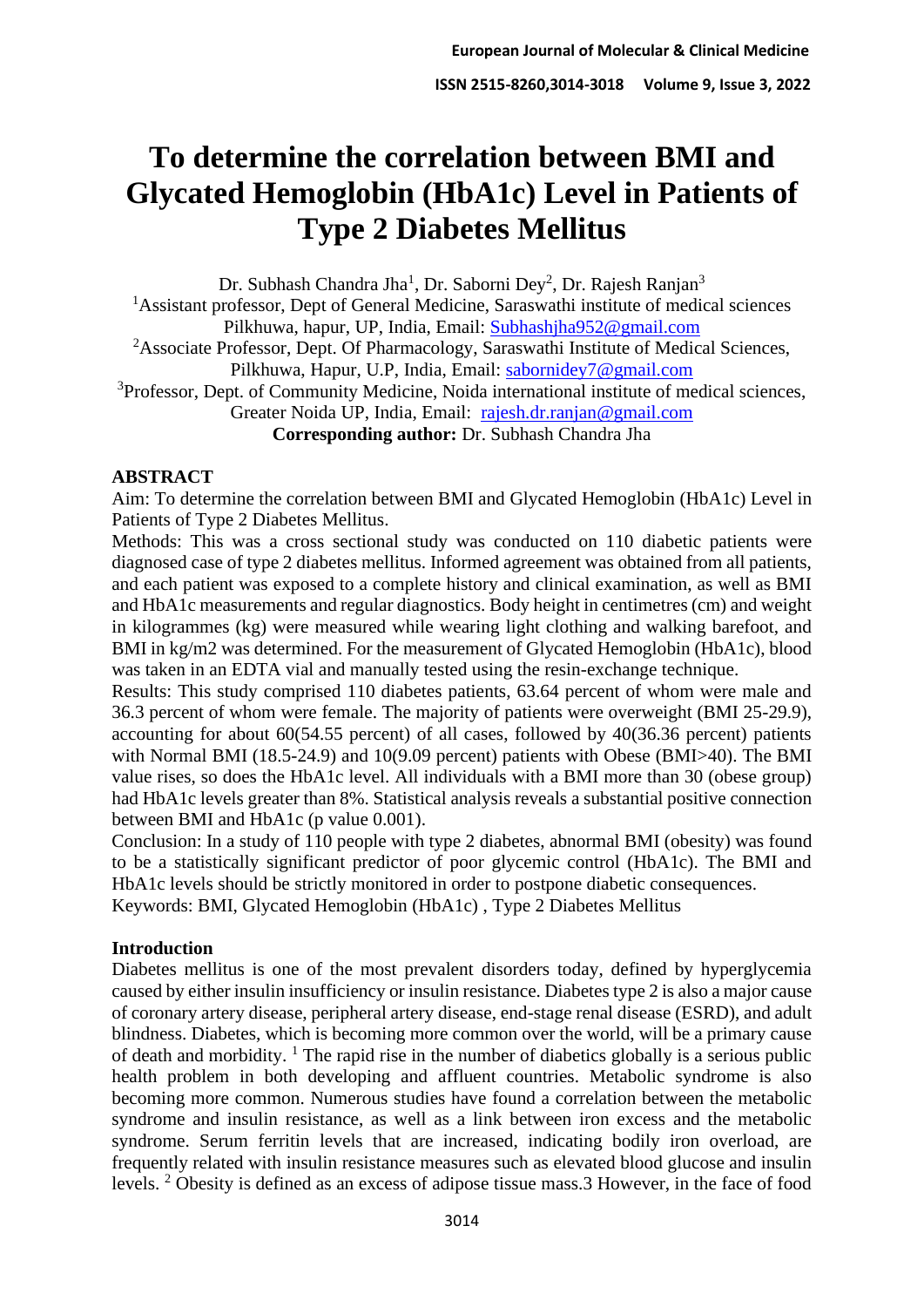plenty and a sedentary lifestyle, as well as being significantly impacted by genetic endowment, this mechanism increases adipose energy storage and has negative health repercussions. According to the World Health Organization, worldwide obesity nearly quadrupled between 1980 and 2008. In 2008, there were over 200 million obese males and almost 300 million obese women, accounting for 11% of all people worldwide.<sup>3</sup>

Obesity prevalence is increasing (5%) in developing nations such as India, with a stronger predisposition to hazardous intraabdominal obesity at lower BMI in the population, and the repercussions for metabolic and cardiovascular health are disproportionate to obesity prevalence. <sup>3</sup> Although not a direct measure of obesity, the Body Mass Index (BMI), which is equal to weight/height (in kg/m2), is the most generally used tool to assess obesity.

HbA1c (glycated haemoglobin) is a commonly used measure for long-term glycemic management. As a result, the goal of our study was to find a link between BMI and glycated haemoglobin levels in type 2 diabetes patients. Diabetes mellitus (DM) is a collection of metabolic illnesses defined by hyperglycemia caused by insulin production, insulin action, or both. Reduced insulin, decreased glucose utilisation, and increased glucose production are all causes that might lead to hyperglycemia. Diabetes is a prominent source of illness and death in the human population.  $4\overline{ }$ 

## **Material and methods**

This was a cross sectional study done on 110 diabetic patients were diagnosed case of type 2 diabetes mellitus.

#### **Inclusion criteria**

Patients who are diagnosed as Diabetes mellitus type 2

### **Exclusion criteria**

Patients with Urinary tract infection and Obstructive uropathy

#### **Methodology**

Informed agreement was obtained from all patients, and each patient was exposed to a complete history and clinical examination, as well as BMI and HbA1c measurements and regular diagnostics. Body height in centimetres (cm) and weight in kilogrammes (kg) were measured while wearing light clothing and walking barefoot, and BMI in kg/m2 was determined.

| <b>BMI</b>                       |           |
|----------------------------------|-----------|
| (kg/m <sup>2</sup> )             |           |
| Underweight                      | < 18.5    |
| Healthy weight                   | 18.5-24.9 |
| Overweight                       | 25.0-29.9 |
| Obesity class I                  | 30.0-34.9 |
| <b>Obesity ClassII</b>           | 35.0-39.9 |
| <b>Extreme Obesity Class III</b> | >40       |

Table 1 shows the classification of weight status and illness risk.<sup>6</sup>

For the measurement of Glycated Hemoglobin (HbA1c), blood was taken in an EDTA vial and manually tested using the resin-exchange technique. The patients were separated into three groups depending on their HbA1C levels: 6.5-8, 8-10, and >10%. Body mass index was estimated by measuring body height in centimetres and body weight in kilogrammes (kg) while wearing light clothing and walking barefoot. Diagnosis of diabetes mellitus based on FPG =126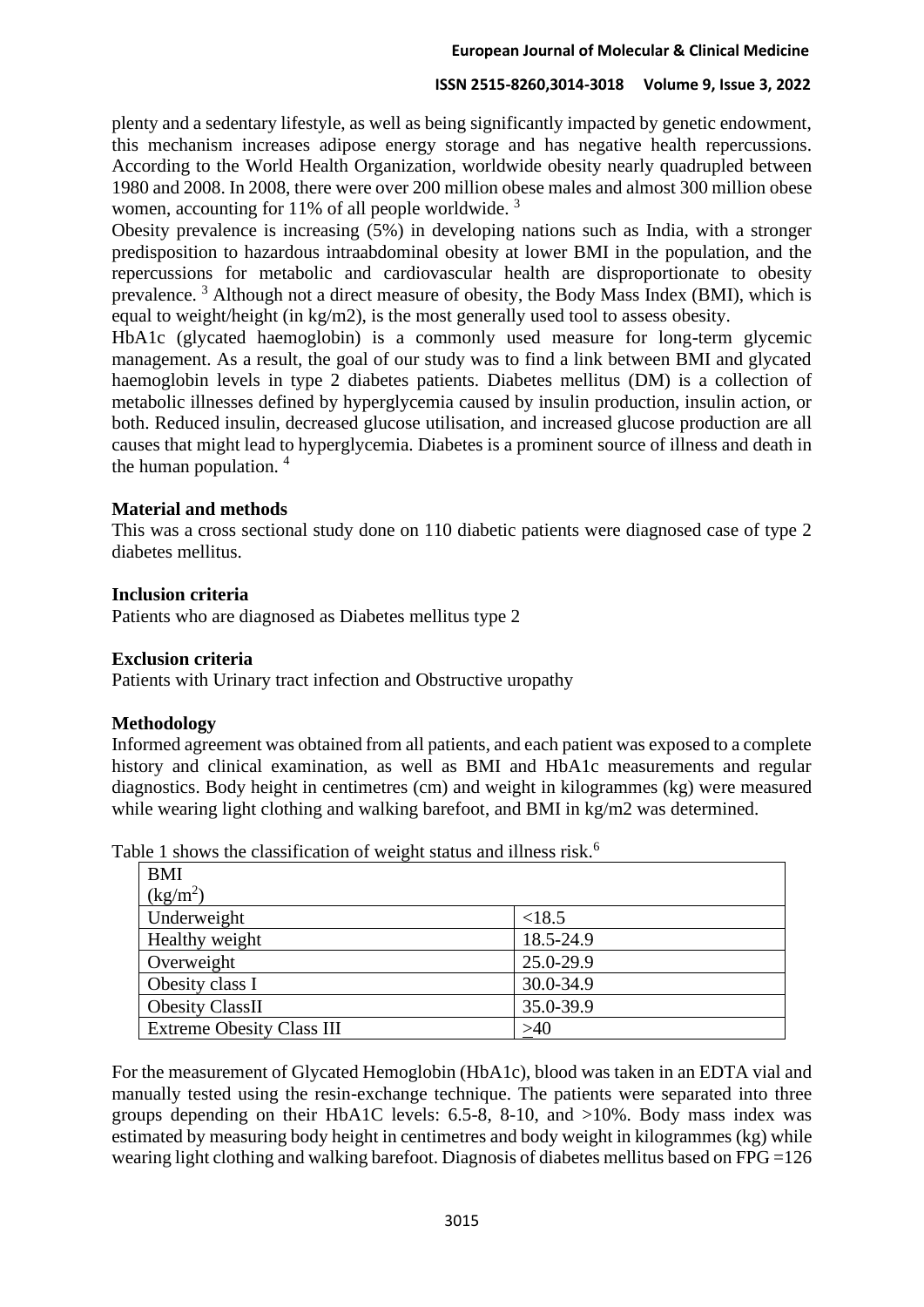mg/dl (7.0 mmol/l) criteria. Fasting is defined as no caloric intake for at least 8 hours or a HbA1C level more than 6.5 percent). <sup>5</sup>

## **Results**

This study comprised 110 diabetes patients, 63.64 percent of whom were male and 36.3 percent of whom were female. The majority of patients were overweight (BMI 25-29.9), accounting for about 60(54.55 percent) of all cases, followed by 40(36.36 percent) patients with Normal BMI (18.5-24.9) and 10(9.09 percent) patients with Obese (BMI>40). There were 37 (52.86 percent) males and 23 (57.5 percent) females among the 60 overweight patients. Normal BMI of 40 patients, 25 (35.71%) of whom were male and 15 (37.5%) of whom were female. Obese 10 individuals, 8 (11.43 percent) were male and 2 (5 percent) were female.

| Gender    | Number of patients | Percentage |
|-----------|--------------------|------------|
| Male      | 70                 | 63.64      |
| Female    | 40                 | 36.36      |
| Age       |                    |            |
| Below 25  |                    | 4.55       |
| 25-40     | 35                 | 31.82      |
| $40 - 55$ | 55                 | 50         |
| Above 55  | 15                 | 13.63      |

Table 2 age and gender distribution of patients

#### Table 3. Distribution of patients on the basis of BMI

| <b>BMI</b> ( $kg/m2$ ) |               |                   |
|------------------------|---------------|-------------------|
|                        | <b>Number</b> | <b>Percentage</b> |
| Normal (18.5-24.9)     | 40            | 36.36             |
| Overweight $(25-29.9)$ | 60            | 54.55             |
| Obese $(>30)$          | 10            | 9.09              |

Table 4 demonstrates that when the BMI value rises, so does the HbA1c level. All individuals with a BMI more than 30 (obese group) had HbA1c levels greater than 8%. Statistical analysis reveals a substantial positive connection between BMI and HbA1c (p value 0.001).

#### **Table 4: Correlation between BMI and HBA1C in cases**

| <b>BMI</b> ( $KG/M^2$ ) | <b>HBA1C</b>   |              |                |                |      |       |         |       |              |
|-------------------------|----------------|--------------|----------------|----------------|------|-------|---------|-------|--------------|
|                         | $\,<\,$        | Perce        | $6.5 - 8\%$    |                | $8-$ |       | $>10\%$ |       | <b>Total</b> |
|                         | 6.5            | ntage        |                |                | 10%  |       |         |       |              |
|                         | N              | <b>Perce</b> | N              | Perce          | N    | Perce | N       | Perce |              |
|                         |                | ntage        |                | ntage          |      | ntage |         | ntage |              |
| Normal                  | 3              | 60           | 15             | 42.86          | 10   | 28.57 | 12      | 34.29 | 40           |
| $(18.5 - 24.9)$         |                |              |                |                |      |       |         |       |              |
| Overweight              | $\overline{2}$ | 40           | 20             | 57.14          | 24   | 68.57 | 14      | 40    | 60           |
| $(25-29.9)$             |                |              |                |                |      |       |         |       |              |
| Obese $(>30)$           | $\overline{0}$ | $\theta$     | $\overline{0}$ | $\overline{0}$ |      | 2.86  | 9       | 25.71 | 10           |
| Total                   | 5              | 100          | 35             | 100            | 35   | 100   | 35      | 100   | 110          |

#### **Discussion**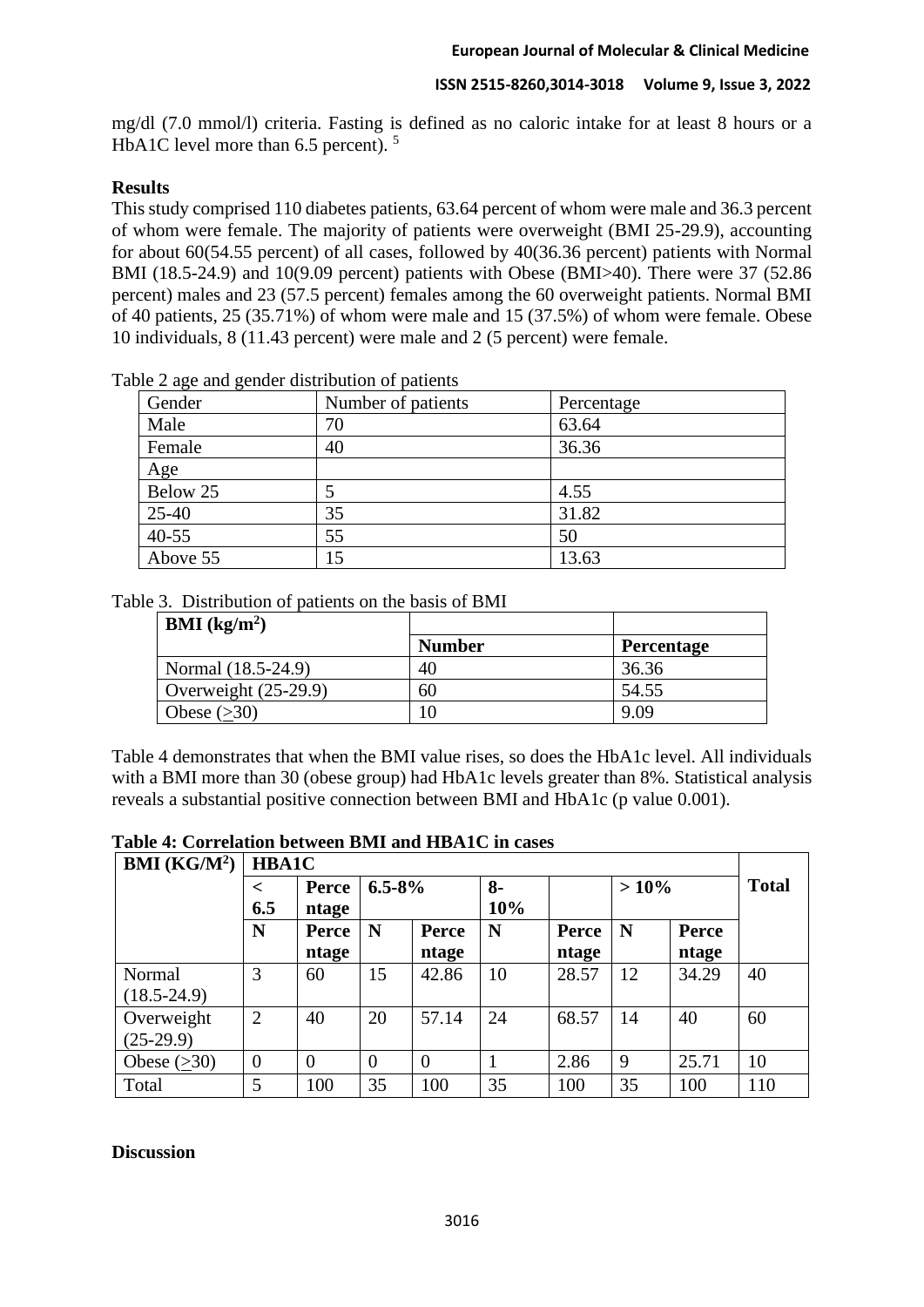Several previous large randomised prospective studies have connected a HbA1c goal of less than or equal to 7% to a significantly decreased risk of diabetes-related microvascular problems. Diabetes mellitus is quickly nearing epidemic proportions in India, with enormous morbidity and death linked with diabetes and its potential consequences. Diabetes has a substantial financial impact on individuals, families, culture, and the healthcare system in the United States. T2DM is becoming more frequent as obesity increases. Obesity has reached epidemic proportions, leading to an increase in the incidence and prevalence of type 2 diabetes in recent decades. Diabetes is the most prevalent endocrine illness in the modern period, with a prevalence of 6.5 percent of the global population, and its prevalence is continually increasing due to the interplay of many host and changing environmental variables. Diabetes is the world's most prevalent disease in India.

This study comprised 110 diabetes patients, 63.64 percent of whom were male and 36.3 percent of whom were female. The majority of patients were overweight (BMI 25-29.9), accounting for about 60(54.55 percent) of all cases, followed by 40(36.36 percent) patients with Normal BMI (18.5-24.9) and 10(9.09 percent) patients with Obese (BMI>40). This study comprised 110 diabetes patients, 63.64 percent of whom were male and 36.3 percent of whom were female. This is comparable to previous research from our nation, such as Ramesh Chandra Thanna<sup>7</sup>'s work. In our investigation, it was shown that the majority of patients afflicted were males between the ages of 40 and 55 (50 percent), followed by those between the ages of 25 and 40 (31.82 percent), and those over 55 (55 percent) (13.63 percent ). This is comparable to several other studies conducted in our nation, including one conducted by Ramesh Chandra Thanna et al<sup>7</sup> in which the mean age of the study group was  $53.66\pm10.58$  years, and another conducted by Poonam Arora et al<sup>8</sup> in which the mean age of diabetes patients was  $52.37 \pm 7.98$ years.

According to the statistical analysis, there is a substantial positive association between BMI and HbA1c (p value 0.001). Tomic Martina et colleagues discovered a substantial positive association between BMI and HbA1c, which is comparable to our findings. <sup>9</sup> Sheth et al. found that dyslipidemia obese patients had a strong linear correlation with HbA1c in T2DM participants in another investigation on the Western Indian population. <sup>10</sup> Obesity is fundamental to the pathogenesis of type 2 diabetes and associated macrovascular consequences. Walid Gaafar Babikr et al. discovered a link between BMI and HbA1c. <sup>11</sup>

## **Conclusion**

In a study of 110 people with type 2 diabetes, abnormal BMI (obesity) was found to be a statistically significant predictor of poor glycemic control (HbA1c). The BMI and HbA1c levels should be strictly monitored in order to postpone diabetic consequences. Glycemic control should be evaluated on a frequent basis since persistent hyperglycemia in diabetes has been linked to long-term damage, malfunction, and failure of different organs, including the eyes, kidneys, nerves, heart, and blood vessels.

## **References**

- 1. Fauci AS, Kasper DS, Longo DL, Braunwald E, Hauser SL, Jameson JL, *et al*. Harrison's Principles of internal medicine. United State, 18th Edition 2012
- 2. Jiang R, Manson JE, Meigs JB, Ma J, Rifai N, Hu FB. Body iron stores in relation to risk of type 2 diabetes in apparently healthy women. JAMA 2004; 291:711-7.
- 3. Flier JS, Maratos-Flier E. Pathobiology of obesity. In: Anthony S. Fauci, editor. Harrison's principals of internal medicine. 20th ed. New Delhi: McGraw-Hill Education; 2018:2837-2842.
- 4. Alvin C Power. Diabetes Mellitus. In: Fauci AS, Braunwald E , kasper DL, Hauser SL, Longo D, Jameson JL, et al, editors. Harrison's principles of internal medicine Vol 2.17<sup>th</sup> ed. New York: Mc Grawhill; 2008:2275-76